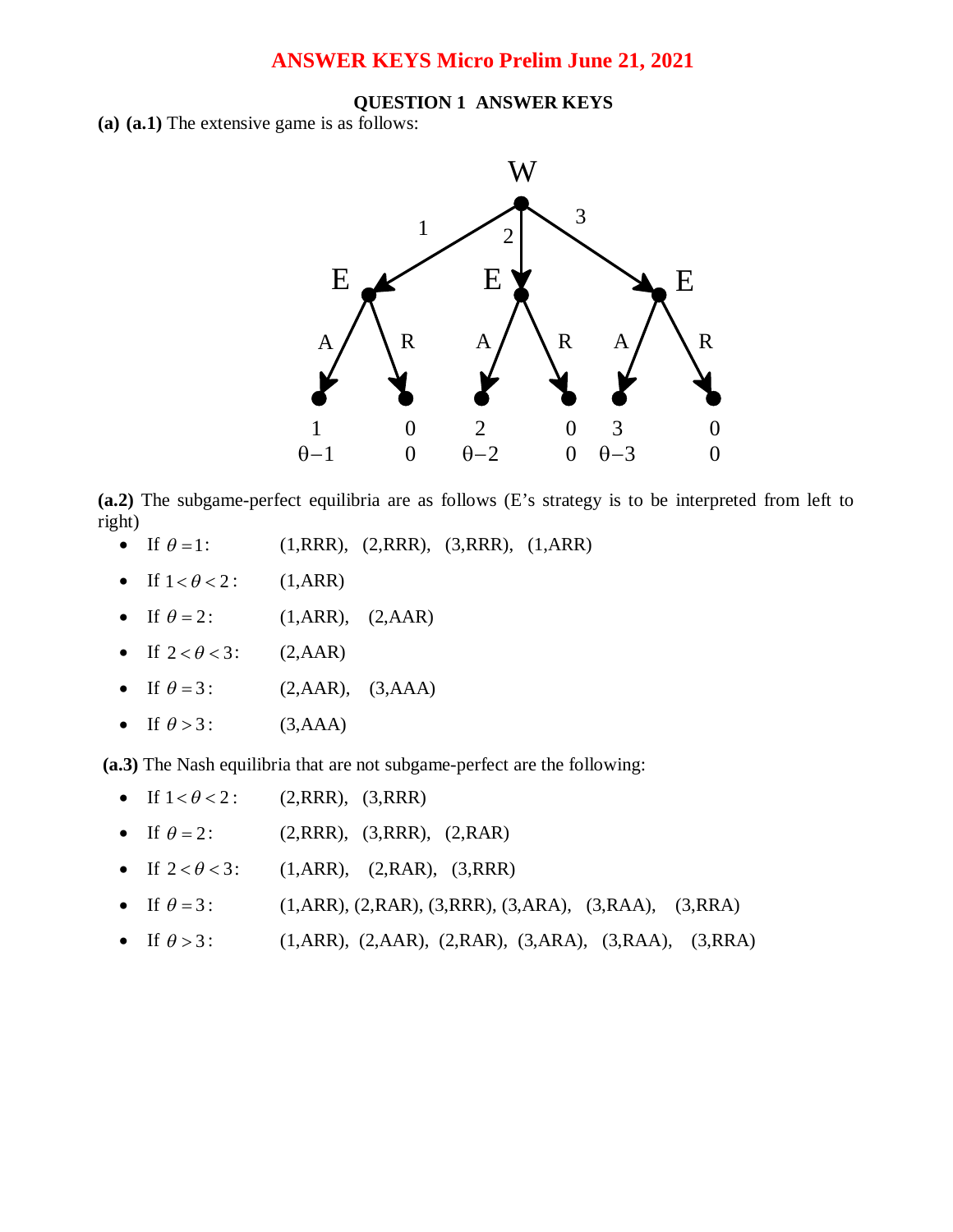

**(b.2)** First of all, for the employer A strictly dominates R at her top information set (where she is offered 1). Thus the choice there must be A.

## **Pooling equilibria:**

- $(1,1),(A,R,R))$  with beliefs  $(\frac{1}{2}, \frac{1}{2})$  at *E*'s top information set,  $(1,0)$  at her middle information set and any beliefs at the bottom information set.
- $(2,2),(A,A,R))$  with any beliefs at *E*'s top information set, beliefs  $(\frac{1}{2}, \frac{1}{2})$  at her middle information set and any beliefs at the bottom information set.

**(b.3)** There are no pure-strategy separating equilibria. First of all, note that at E's top information set A must be chosen because it strictly dominates R. If *E*'s choice at her bottom information set is *A,* then requesting 3 is a strictly dominant choice at both of *W*'s nodes, thus making different choice not rational. Suppose, therefore, that *E*'s choice at her bottom information set is *R*; then if her choice at her middle information set is *A* then requesting 2 is a strictly dominant choice at both of *W*'s nodes, thus making different choices not rational. Thus it must be that *E*'s strategy is (*A,R,R*) but then requesting 1 is a strictly dominant choice at both of *W*'s nodes, thus making different choices not rational.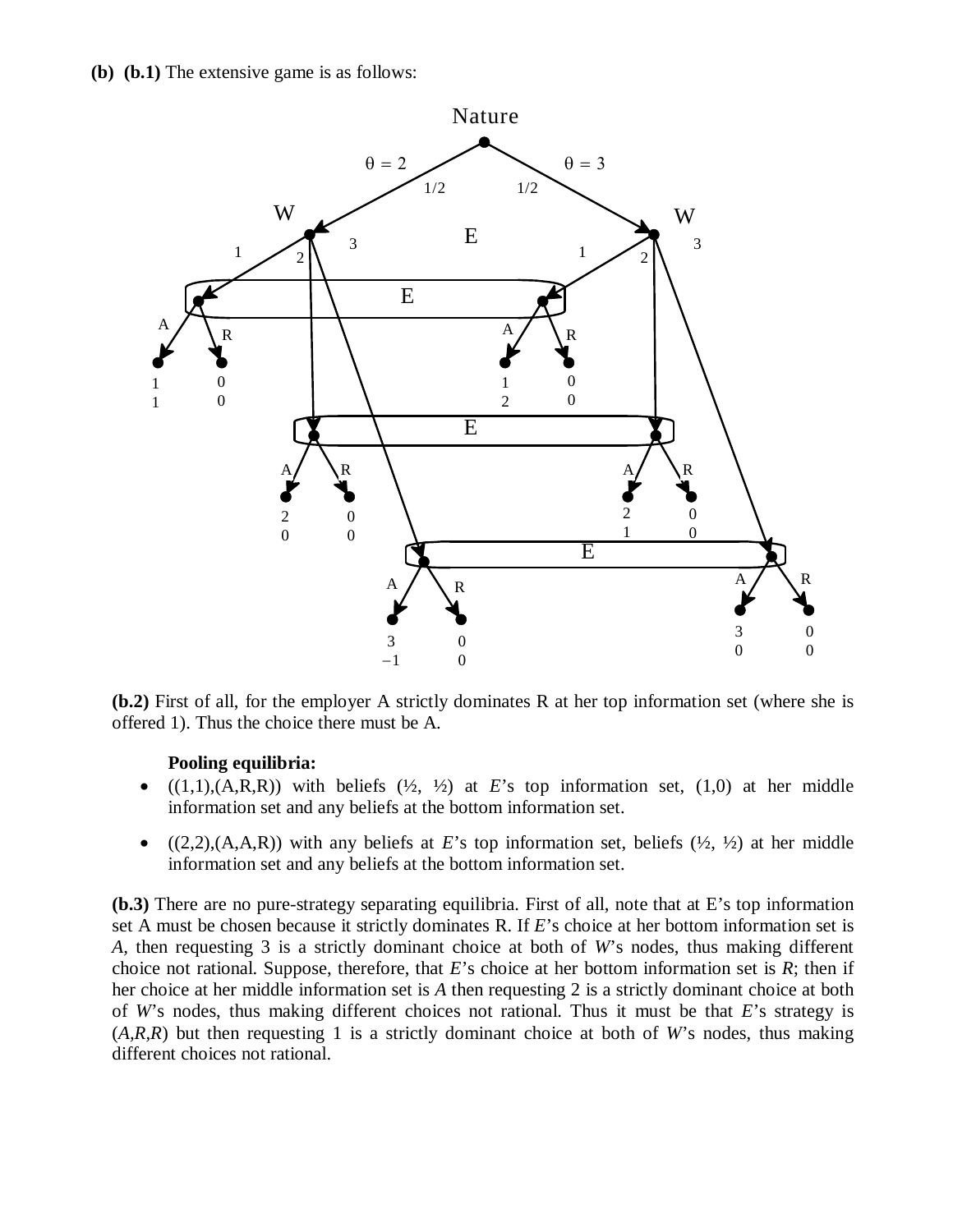**(c) (c.1)** The extensive game is as follows:



**(c.2)** A separating equilibrium is as follows:

**Worker's strategy**: (1) No signal if  $\theta = 2$  and acquire signal (at cost 1.5) if  $\theta = 3$ , (2) if did not acquire signal request 2 (two nodes where this applies) and if acquired signal request 3 (two nodes where this applies).

**Employer's strategy**: (1) if no signal and request was 2, accept, (2) if no signal and request was 3, reject, (3) if signal and request was 2, accept, (4) if signal and request was 3, accept.

**Employer's beliefs**: (1) at top left information set (1,0) (from left to right), (2) at bottom left information set any beliefs, (3) at top right information set any beliefs, (4) at bottom right information set (0,1).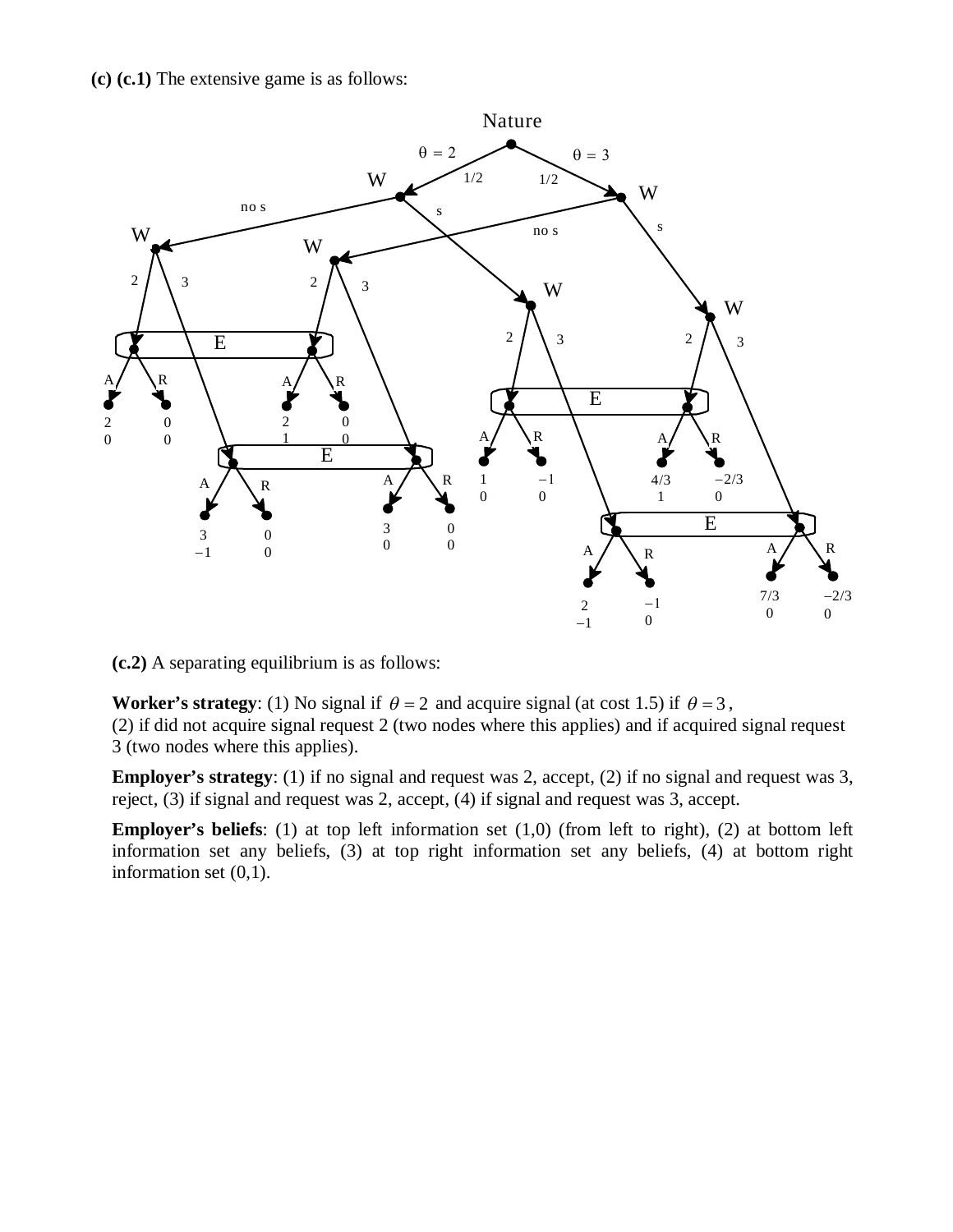#### Question 2: Risk Apportionment

Considering only lotteries that pay in non-negative units of money, suppose that  $W$ ,  $X$ ,  $Y$  and  $Z$  are independent lotteries with bounded support. Assume that  $W >_1 X$  and  $Y >_1 Z$ .<sup>1</sup> Consider the following compound lotteries:

- K pays  $W + Y$  or  $X + Z$  with equal probabilities, 1/2;
- $\mathcal L$  pays  $W + Z$  or  $X + Y$  with equal probabilities, 1/2.

In what follows, you will compare these two compound lotteries in terms of stochastic dominance.

(a) Argue that if a Bernoulli index  $u : \mathbb{R}_+ \to \mathbb{R} \in \mathbb{C}^2$  is strictly increasing and strictly concave, then the function

$$
v(r) = \mathbb{E}[u(X+r)] - \mathbb{E}[u(W+r)]
$$

is strictly increasing.

Answer: It suffices to show that

$$
v'(r) = \mathbb{E}[u'(X+r)] - \mathbb{E}[u'(W+r)] > 0.
$$

For this, just note that, by strict concavity of u, function u' is decreasing. Since  $W >_1 X$ , it is immediate that  $W + r >_1 X + r$ , for all r. This implies that

$$
E[-u'(W+r)] > E[-u'(X+r)],
$$

which gives the desired result.

(b) Argue now that, under the same assumptions about  $u$ ,

$$
E[v(Y)] > E[v(Z)].
$$

Answer: Since v is increasing, the result is immediate because  $Y >_1 Z$ .

(c) Argue that, still under the assumptions on  $u$ ,

$$
\frac{1}{2}\left\{\text{E}[u(W+Y)] + \text{E}[u(X+Z)]\right\} < \frac{1}{2}\left\{\text{E}[u(W+Z)] + \text{E}[u(X+Y)]\right\}.
$$

Answer: Substituting directly,

$$
E[u(X+Y)] - E[u(W+Y)] = E[v(Y)]
$$
  
> E[v(Z)]  
= E[u(X+Z)] - E[u(W+Z)].

Thus, reorganizing the terms yields the result.

(d) Interpret the previous result in terms of an expected utility maximizer's preferences and attitudes towards wealth and risk. How does she rank the compound lotteries  $K$  and  $\mathcal{L}$ ? Provide intuition for this result.

 $\Box$ 

 $\Box$ 

 $\Box$ 

<sup>&</sup>lt;sup>1</sup> Recall the notation used in class:  $W >_1 X$  means that random variable W first-order stochastically dominates random variable X.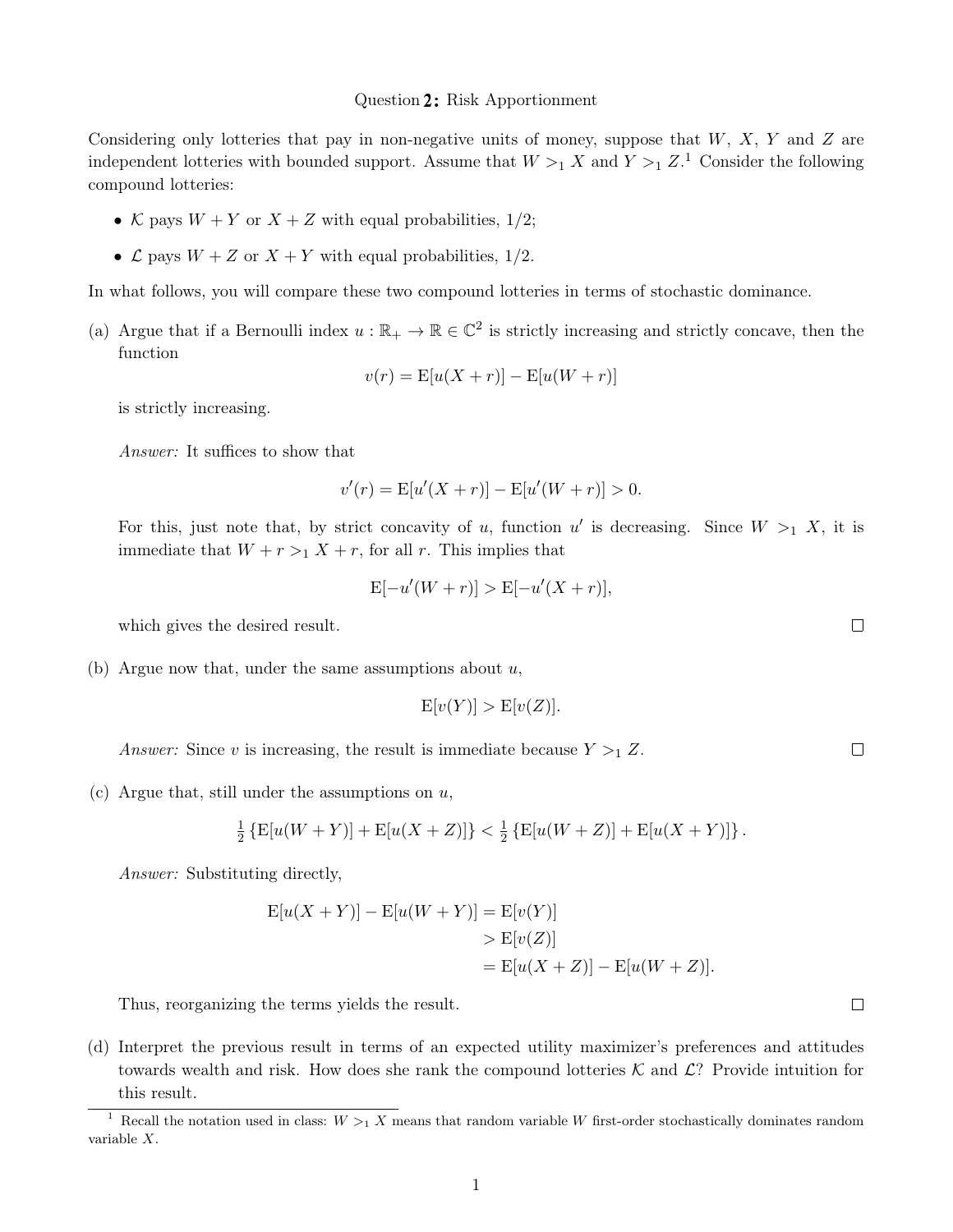Answer: Let u be the agent's Bernoulli index. The expected utility under  $K$  is

$$
\frac{1}{2}\left\{\text{E}[u(W+Y)] + \text{E}[u(X+Z)]\right\}
$$

while under  $\mathcal L$  it is

$$
\frac{1}{2} \left\{ E[u(W+Z)] + E[u(X+Y)] \right\}.
$$

The previous results say that if the agent enjoys wealth and is strictly risk-averse, she strictly prefers L.

The result is pretty intuitive: Since  $W >_1 X, Y >_1 Z$  and the agent enjoys wealth, she strictly prefers W to X and Y to Z. In lottery  $\mathcal K$ , she gets the sum of the two best distributions with probability 1/2, but if she doesn't, she gets the sum of the two worst distributions. This implies a risk that is not present in lottery  $\mathcal{L}$ : by giving the agent the amounts  $W + Z$  or  $X + Y$ , this lottery is less risky simply because it combines a good and a bad distribution in each of the states. Since the agent is strictly risk-averse, she strictly prefers  $\mathcal L$  to  $\mathcal K$ .  $\Box$ 

(e) How do lotteries K and  $\mathcal L$  rank in terms of stochastic dominance?

Answer: Since part (d) covers all strictly risk-averse expected utility maximizers who enjoy wealth, it follows from the results seen in class that  $\mathcal{L} >_2 \mathcal{K}$ .  $\Box$ 

(f) Using a virtually identical argument, one can prove the following: As before, suppose that  $W, X, Y$ and Z are independent lotteries, but assume that  $W >_1 X$  and  $Y >_2 Z$  now.<sup>2</sup> If  $u : \mathbb{R}_+ \to \mathbb{R} \in \mathbb{C}^3$  is strictly increasing, strictly concave, and has strictly positive third derivative everywhere, then

$$
E[u(W+Y)] + E[u(X+Z)] < E[u(W+Z)] + E[u(X+Y)]. \tag{*}
$$

Interpret this result in terms of the preferences of an expected utility maximizer and her attitudes towards wealth, risk and prudence: how does she rank the following compound lotteries:

- M pays  $W + Y$  or  $X + Z$  with equal probabilities, 1/2;
- N pays  $W + Z$  or  $X + Y$  with equal probabilities, 1/2?

Answer: To be sure, let's start by proving the result (which is not required by the question). As in part (a), we consider the function

$$
v(r) = \mathbb{E}[u(X+r)] - \mathbb{E}[u(W+r)]
$$

By construction,

$$
v'(r) = E[u'(X+r)] - E[u'(W+r)]
$$
 and  $v''(r) = E[u''(X+r)] - E[u''(W+r)]$ 

Since  $u'' < 0$  and  $W >_1 X$ ,  $E[u'(X+r)] > E[u'(W+r)]$  and  $v' > 0$ , as in (a). In addition, since  $u''' > 0$  and  $W >_1 X$ ,  $E[u''(W+r)] > E[u''(X+r)]$  and  $v'' < 0$ .

It follows that, under the new assumptions, v is strictly increasing and strictly concave, so

$$
E[v(Y)] > E[v(Z)],
$$

<sup>&</sup>lt;sup>2</sup> Recall again the notation from class:  $>2$  denotes second-order stochastic dominance.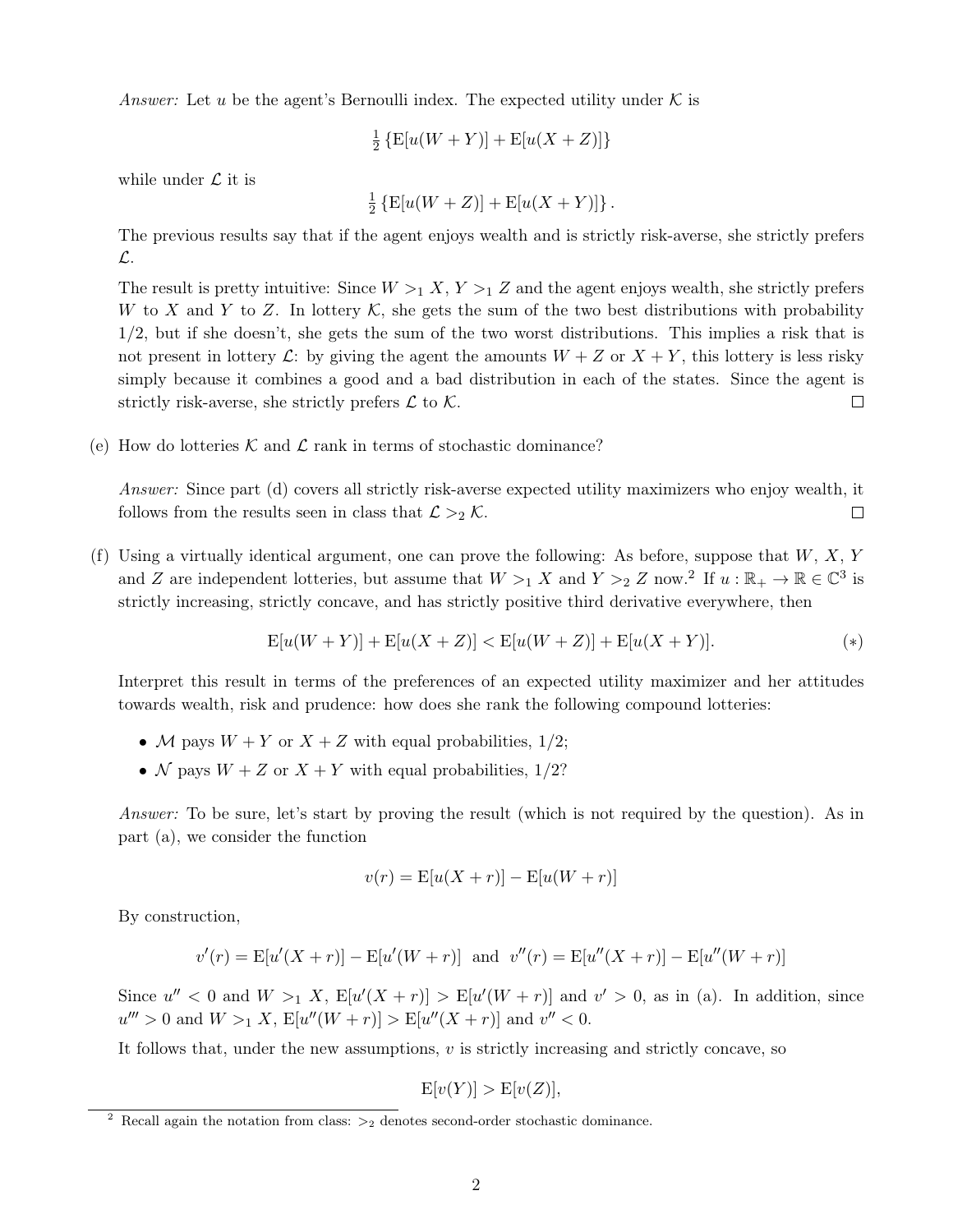since  $Y >_2 Z$ . By direct substitution, then,

$$
E[u(X+Y)] - E[u(W+Y)] > E[u(X+Z)] - E[u(W+Z)].
$$

Reorganizing, one gets Eq. (∗)

Now, the interpretation is that any expected utility individual who enjoys wealth and is strictly riskaverse and strictly prudent prefers lottery  $\mathcal N$  to lottery  $\mathcal M$ , strictly: multiply both sides of  $(*)$  by 1/2.

The intuition of this result is more nuanced than part (d). Lottery  $W$  pays more generously than  $X$ , while lottery  $Y$  is less risky than  $Z$ . Since the agent enjoys wealth and is risk-averse,  $W$  and  $Y$  are better than  $X$  and  $Z$ , respectively. The question is how she would prefer to combine the higher risks and the less generous payoffs. Since the agent is prudent, she is more willing to bear high risks when she is wealthier than poorer. Thus, combining  $Z$  with  $W$  in one state and  $X$  with  $Y$  in the other, as lottery  $N$  does, is the more attractive of the two options.  $\Box$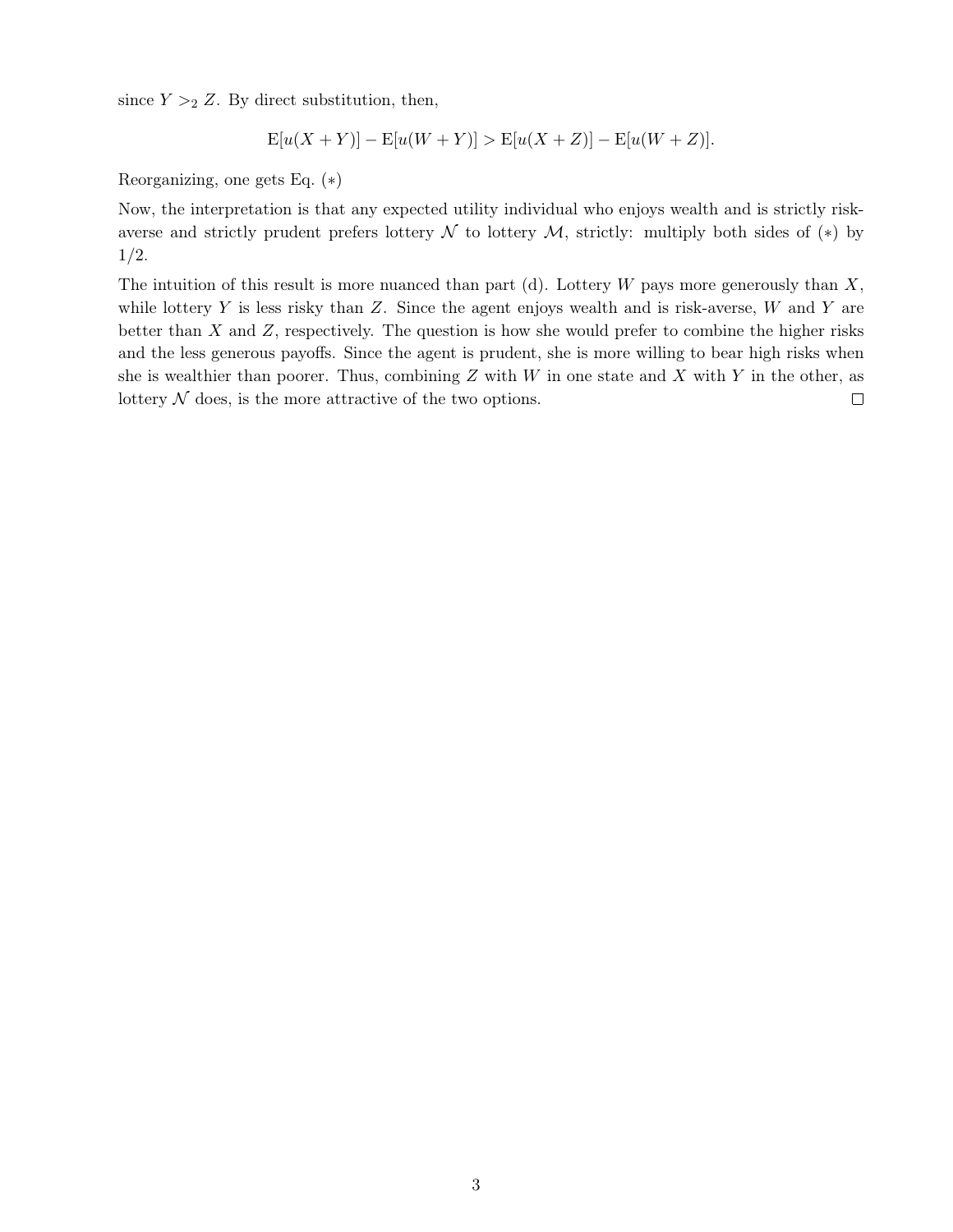### Question 2: Dynamic General Equilibrium

Consider an exchange economy with society  $\mathcal{I} = \{1, \ldots, I\}$ . There are  $L+K$  commodities and trade takes place in two periods:

- 1. In the morning, L commodities are traded. Individual i is endowed with  $\omega_{\ell}^{i}$  units of commodity  $\ell = 1, \ldots, L$ , and her consumption is  $x_{\ell}^{i}$ . The price per unit of commodity  $\ell$  is  $p_{\ell}$ .
- 2. In the afternoon, the other K commodities are traded. The endowment and consumption of commodity  $k = 1, ..., K$  by individual i are  $\psi_k^i$  and  $y_k^i$ , respectively. The price per unit of commodity k is  $q_k$ .
- 3. In the evening, each agent consumes. If agent i has purchased the bundle  $x = (x_1, \ldots, x_L)$  in the morning and the bundle  $y = (y_1, \ldots, y_K)$  in the afternoon, her utility in the evening is  $u^i(x) + v^i(y)$ .

In the morning, besides trading the corresponding commodities, individual i chooses an amount  $m<sup>i</sup>$  of nominal savings. If positive,  $m<sup>i</sup>$  becomes nominal wealth in the afternoon; if negative, it is nominal debt that the agent must honor.

In the afternoon, given the prices  $q = (q_1, \ldots, q_K)$  and her savings  $m^i$ , agent i solves the problem

$$
\max_{y \in \mathbb{R}_+^K} \left\{ v^i(y) \, : \, q \cdot y \le q \cdot \psi^i + m^i \right\},\tag{1}
$$

where  $\psi^i = (\psi_1^i, \dots, \psi_K^i)$ . In the morning, given  $p = (p_1, \dots, p_L)$  and anticipating q, she solves

$$
\max_{(x,m)\in\mathbb{R}_+^L\times\mathbb{R}}\left\{u^i(x)+V^i(m,q)\,:\,p\cdot x+m\leq p\cdot\omega^i\right\},\tag{2}
$$

where  $\omega^i = (\omega_1^i, \dots, \omega_L^i)$  and

$$
V^{i}(m, q) = \max_{y \in \mathbb{R}_{+}^{K}} \left\{ v^{i}(y) \, : \, q \cdot y \leq q \cdot \psi^{i} + m \right\}.
$$

The minister of finance of this economy is worried that the agents may be acting silly. She would prefer it if, instead of solving the two problems  $(2)$  and  $(1)$ , agent i solves the intertemporal problem

$$
\max_{(x,y,m)\in\mathbb{R}_+^L\times\mathbb{R}_+^K\times\mathbb{R}}\left\{u^i(x)+v^i(y):p\cdot x+m\leq p\cdot\omega^i\text{ and }q\cdot y\leq q\cdot\psi^i+m\right\}.\tag{3}
$$

Not having taken the second-year GE course in his Ph.D., the dean of the most prominent economics department in the economy is worried that in the model he learned in the first-year course, people were assumed to solve the static problem

$$
\max_{(x,y)\in\mathbb{R}_+^L\times\mathbb{R}_+^K} \left\{ u^i(x) + v^i(y) \,:\, p\cdot x + q\cdot y \le p\cdot\omega^i + q\cdot\psi^i \right\},\tag{4}
$$

as if all trade took place at the same time.

There are three definitions of equilibrium for this economy.

- 1. The definition that the dean understands is:<sup>1</sup> a tuple  $(p,q,\mathbf{x},\mathbf{y})$ , where  $\mathbf{x} = (x^1,\ldots,x^I)$  and  $\mathbf{y} =$  $(y^1, \ldots, y^I)$ , is a *static equilibrium* if
	- for each individual, the pair  $(x^i, y^i)$  solves the static problem (4);

 $\frac{1}{1}$  This is the definition that we learned in the course.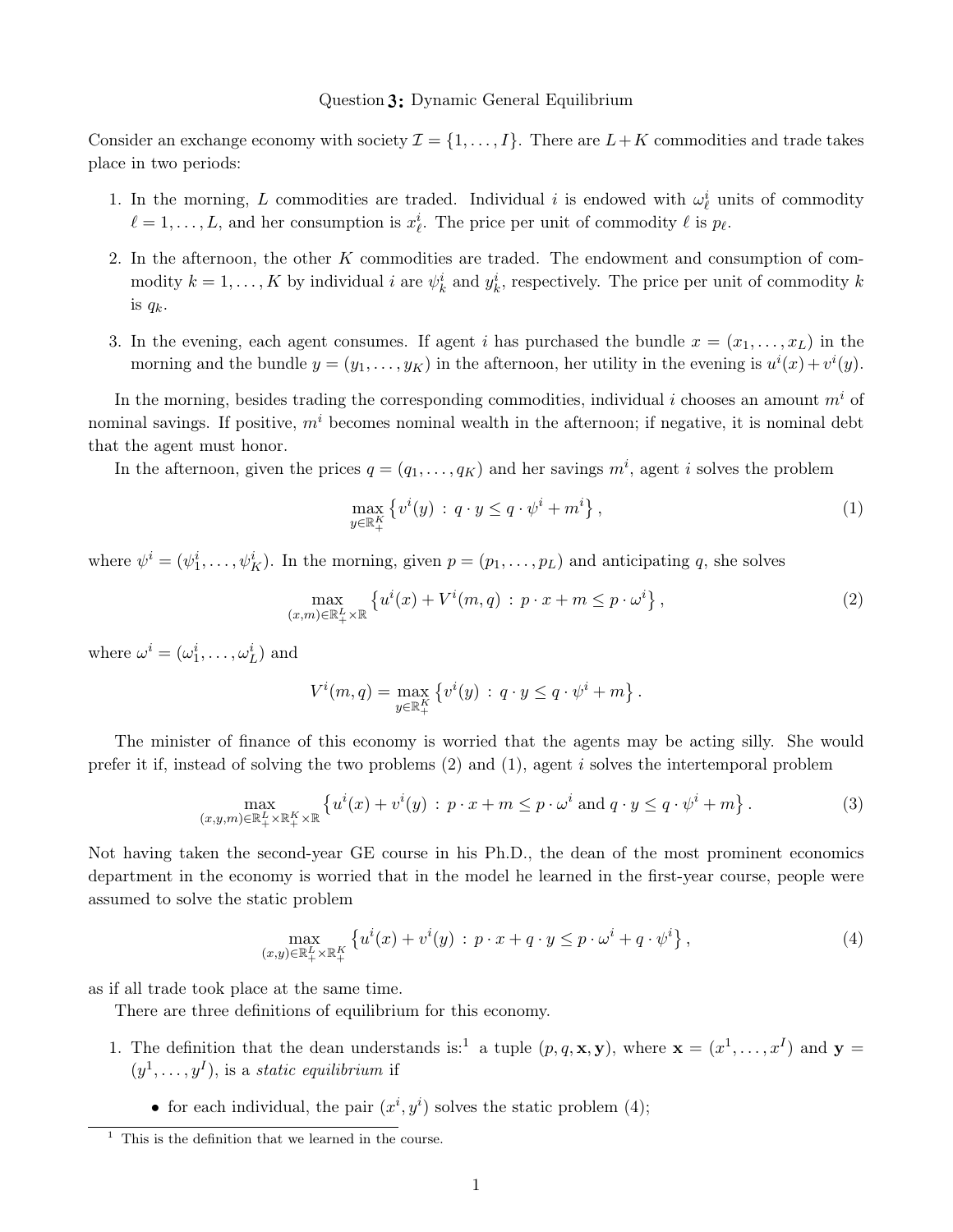- $\sum_i x^i = \sum_i \omega^i$  and  $\sum_i y^i = \sum_i \psi^i$ .
- 2. The minister would wish that the following was the definition of equilibrium: a tuple  $(p, q, x, y, m)$ , where  $\mathbf{m} = (m^1, \dots, m^I)$ , is an *intertemporal equilibrium* if
	- for each individual the triple  $(x^i, y^i, m^i)$  solves the intertemporal problem (3);
	- $\sum_i x^i = \sum_i \omega^i$ ,  $\sum_i y^i = \sum_i \psi^i$ , and  $\sum_i m^i = 0$ .
- 3. The actual definition of equilibrium is: a tuple  $(p, q, \mathbf{x}, \mathbf{y}, \mathbf{m})$  is a *dynamic equilibrium* if
	- for each individual the pair  $(x^i, m^i)$  solves the morning problem (2), and the bundle  $y^i$  solves the afternoon problem (1);
	- $\sum_i x^i = \sum_i \omega^i$ ,  $\sum_i y^i = \sum_i \psi^i$ , and  $\sum_i m^i = 0$ .

The definition of efficiency, on the other hand, does not change: allocation  $(x, y)$  is efficient if there does not exist another allocation  $(\tilde{\mathbf{x}}, \tilde{\mathbf{y}})$  such that  $u^i(\tilde{x}^i) + v^i(\tilde{y}^i) \geq u^i(x^i) + v^i(y^i)$  for all i, with strict inequality for some.

The point of this question is to argue that the three definitions of equilibrium are not that different.

(a) Argue that if pair  $(x^i, m^i)$  solves problem (2) and bundle  $y^i$  solves problem (1), then triple  $(x^i, y^i, m^i)$ is feasible in problem (3).

Answer: That  $(x^i, m^i)$  solves (2) implies that  $p \cdot x^i + m^i \leq p \cdot \omega^i$ . That  $y^i$  solves (1) implies that  $q \cdot y^i \leq q \cdot \psi^i + m^i$ . These are the two constraints of (3).  $\Box$ 

(b) Argue that if  $(p, q, \mathbf{x}, \mathbf{y}, \mathbf{m})$  is a dynamic equilibrium, then it is also an intertemporal equilibrium.

Answer: Since the market clearing conditions of the two definitions of equilibrium are the same, it suffices to show that if  $(x^i, m^i)$  solves (2) and  $y^i$  solves (1), then we further have that  $(x^i, y^i, m^i)$  solves the intertemporal problem (3).

The simplest way to argue this is to observe that by replacing the definition of function  $V^i$ , we can re-write the problem (1) as

$$
\max_{(x,m)\in\mathbb{R}_+^L\times\mathbb{R}}\left\{u^i(x)+\max_{y\in\mathbb{R}_+^K}\left\{v^i(y)\,:\,q\cdot y\leq q\cdot\psi^i+m\right\}\,:\,p\cdot x+m\leq p\cdot\omega^i\right\}.
$$

This is equivalent to

$$
\max_{(x,m)\in\mathbb{R}_+^L\times\mathbb{R}}\left\{\max_{y\in\mathbb{R}_+^K}\left\{u^i(x)+v^i(y)\,:\,q\cdot y\leq q\cdot\psi^i+m\right\}\,:\,p\cdot x+m\leq p\cdot\omega^i\right\},
$$

which is equivalent to problem (3).

Alternatively, we can write a direct proof. Suppose that it is not the case that  $(x^i, y^i, m^i)$  solves the intertemporal problem (3). By part (a), we know that  $(x^i, y^i, m^i)$  is feasible in (3), so it must be that there exists an alternative triple  $(x, y, m)$  such that

$$
u^{i}(x) + v^{i}(y) > u^{i}(x^{i}) + v^{i}(y^{i}),
$$
\n<sup>(\*)</sup>

while

$$
p \cdot x + m \le p \cdot \omega^i \tag{**}
$$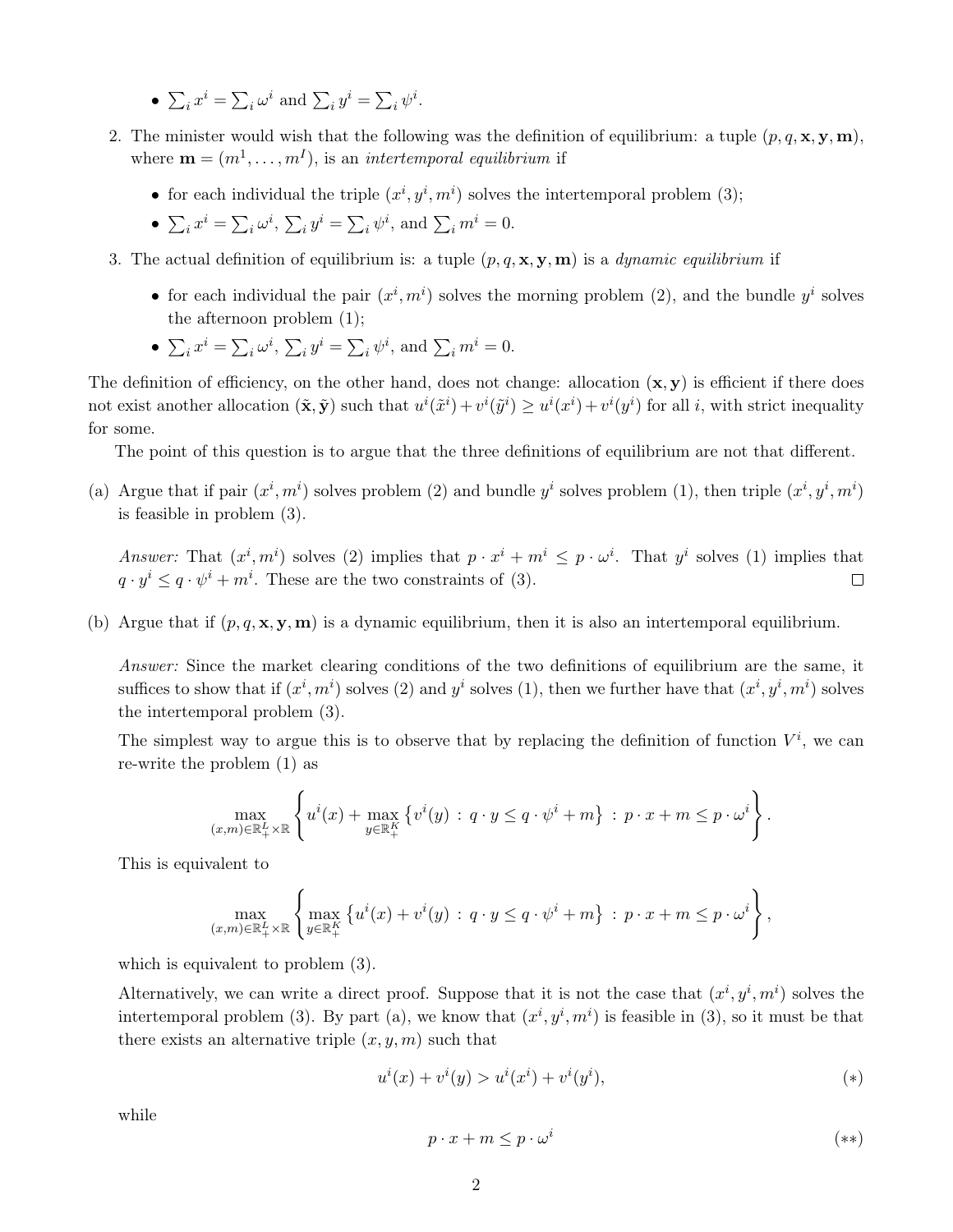and

$$
q \cdot y \le q \cdot \psi^i + m. \tag{***}
$$

Eq. (\*\*) and the fact that  $(x^i, m^i)$  solves (2) together imply that

$$
u^{i}(x^{i}) + V^{i}(m^{i}, q) \ge u^{i}(x) + V^{i}(m, q).
$$

By definition, since  $y^i$  solves (1), we have that  $V^i(m^i, q) = u^i(y^i)$ . By substitution, then,

$$
u^{i}(x^{i}) + v^{i}(y^{i}) \geq u^{i}(x) + V^{i}(m, q).
$$

Eq. (∗) now implies that

$$
v^{i}(y^{i}) > V^{i}(m, q).
$$

The definition of  $V^i$  then implies that

$$
q \cdot y > q \cdot \psi^i + m,
$$

contradicting (∗∗∗).

(c) Argue that if  $(p, q, \mathbf{x}, \mathbf{y}, \mathbf{m})$  is an intertemporal equilibrium, then  $(p, q, \mathbf{x}, \mathbf{y})$  is a static equilibrium.

Answer: The argument is logically similar to the previous answer.

First, note that the market clearing conditions of an intertemporal equilibrium imply the market clearing conditions of static equilibrium. Thus, all we need to show is that  $(x^i, y^i, m^i)$  solving (3) implies that  $(x^i, y^i)$  solves (4).

As in part (a), it is useful to prove feasibility first. Suppose that  $(x^i, y^i, m^i)$  solves (3). This implies that

$$
p \cdot x^i + m^i \leq p \cdot \omega^i
$$
 and  $q \cdot y^i \leq q \cdot \psi^i + m^i$ .

Adding these two inequalities yields

$$
p \cdot x^i + m^i + q \cdot y^i \le p \cdot \omega^i + q \cdot \psi^i + m^i.
$$

Canceling  $m^i$  we get that  $(x^i, y^i)$  is feasible in (4).

To argue optimality, suppose otherwise. By the previous observation, it must be that there exists  $(x, y)$  such that

$$
u^{i}(x) + v^{i}(y) > u^{i}(x^{i}) + v^{i}(y^{i}),
$$
\n<sup>(\*)</sup>

while

$$
p \cdot x + q \cdot y \le p \cdot \omega^i + q \cdot \psi^i. \tag{**}
$$

Defining  $m = p \cdot (\omega^i - x)$ , we get that  $p \cdot x + m = p \cdot \omega^i$ . On the other hand, by  $(**)$ ,

$$
q \cdot \psi^i + m = p \cdot \omega^i + q \cdot \psi^i - p \cdot x \ge q \cdot y.
$$

It follows that  $(x, y, m)$  is feasible in (4), so, since  $(x<sup>i</sup>, y<sup>i</sup>, m<sup>i</sup>)$  solves this problem,

$$
u^{i}(x^{i}) + v^{i}(y^{i}) \geq u^{i}(x) + v^{i}(y).
$$

Obviously, this contradicts (∗).

 $\Box$ 

 $\Box$